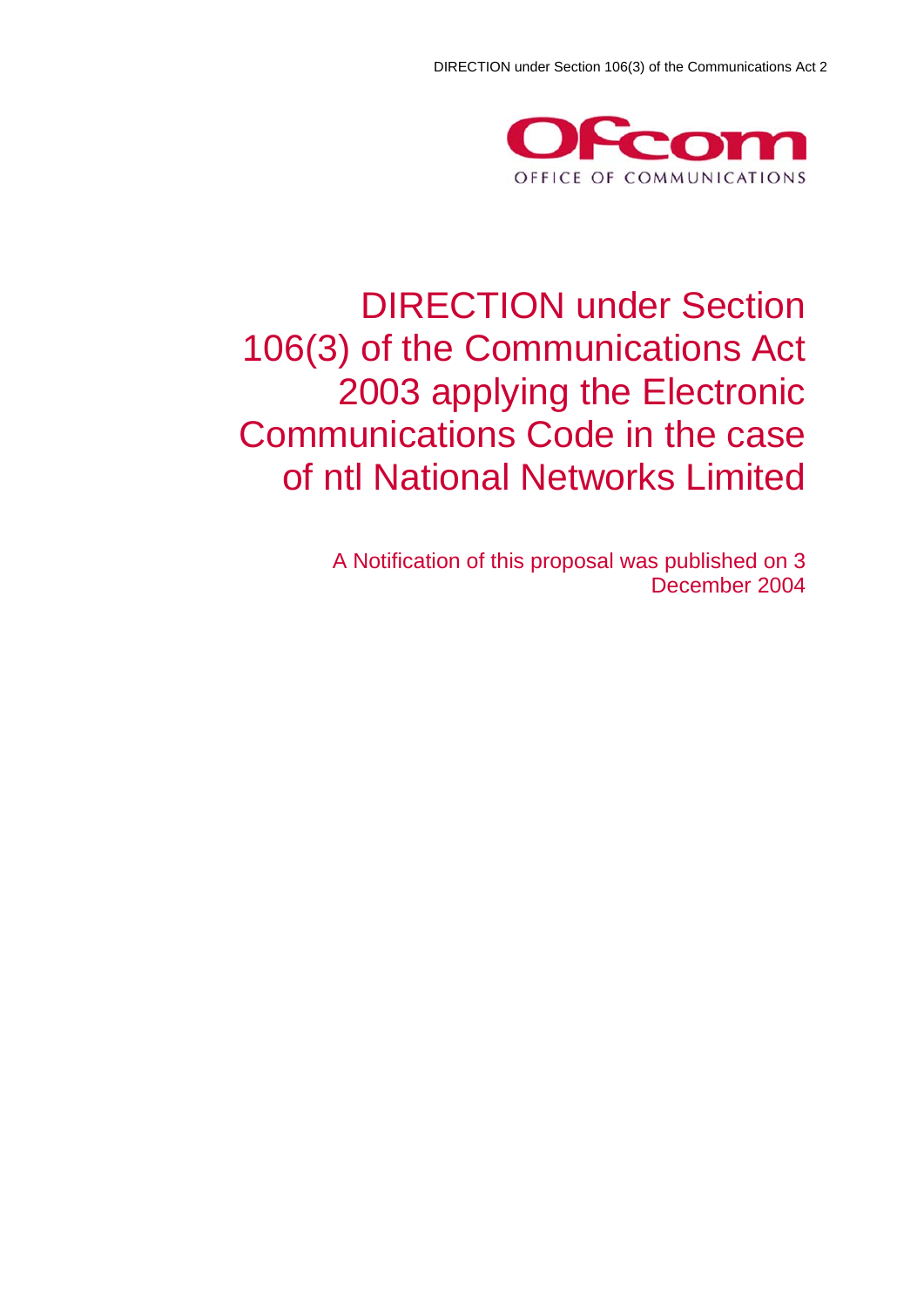### **Whereas:**

- A. On 8 November 2004 ntl National Networks Limited made an application for the electronic communications code (the "Code") for the purposes of the provision of an electronic communications network in the United Kingdom in accordance with section 107(1) of the Act and the notification published by Ofcom by virtue of the Transitional Provisions under section 107(2) of the Act on 10 October 2003 setting out their requirements with respect to the content of an application for the electronic communications code and the manner in which such an application is to be made;
- B. On 3 December 2004 Ofcom published a notification of their proposal to give a direction applying the Code to ntl National Networks Limited in accordance with section 107 of the Act;
- C. Ofcom did not receive any representations relating to the proposed Direction as set out in the explanatory statement accompanying this Direction; and
- D. For the reasons set out in the explanatory statement accompanying this Direction, Ofcom are satisfied that they have acted in accordance with their relevant duties set out in sections 3, 4 and 107(4) of the Act

#### E. **NOW, therefore, pursuant to section 106(3) of the Act, Ofcom make the following Direction-**

1. The electronic communications code shall apply to ntl National Networks Limited for the purposes of the provision by ntl National Networks Limited of an electronic communications network to have effect in the United Kingdom.

Definitions and Interpretation

2. In this Direction, unless the contrary intention appears-

"Act" means the Communications Act 2003;

"ntl National Networks Limited" means ntl National Networks Limited (registered company number 05174655)

"Ofcom" means the Office of Communications; and

"Transitional Provisions" means sections 408 and 411 of the Act, the Communications Act 2003 (Commencement No.1) Order 2003 and the Office of Communications Act 2002 (Commencement No.3) and Communications Act 2003 (Commencement No 2) Order 2003.

- 3. Except in so far as the context otherwise requires, words and phrases shall have the same meaning as in the Act, headings and titles shall be disregarded and expressions cognate with those referred to in this Direction shall be construed accordingly.
- 4. The Interpretation Act 1978 shall apply as if this Direction were an Act of Parliament.
- 5. This Direction shall take effect on the day it is published.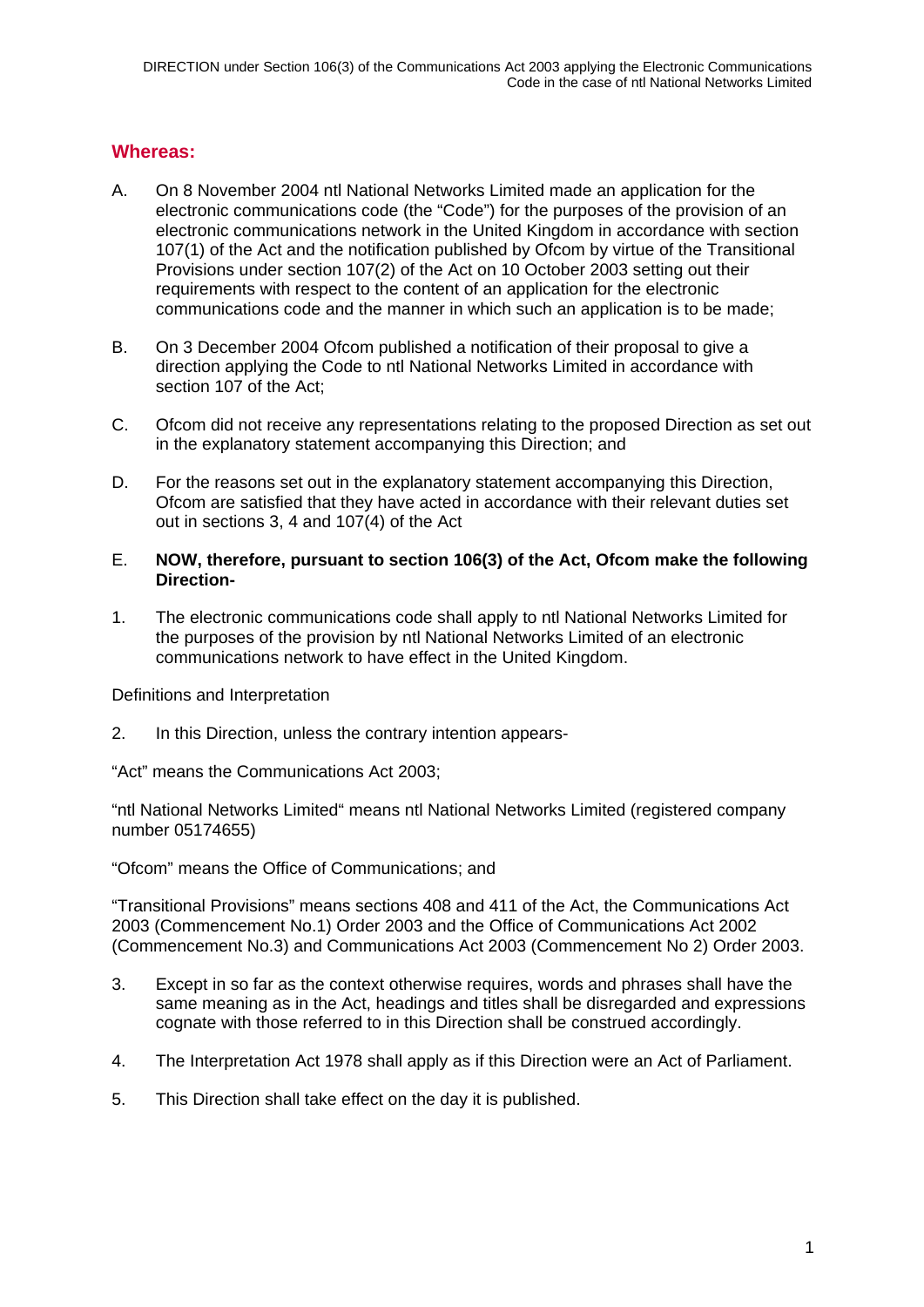DIRECTION under Section 106(3) of the Communications Act 2003 applying the Electronic Communications Code in the case of ntl National Networks Limited

#### **Stephen Unger Director of Telecoms Technology, Competition and Markets**

A person authorised by Ofcom under paragraph 18 of the Schedule to the Office of Communications Act 2002

27 January 2005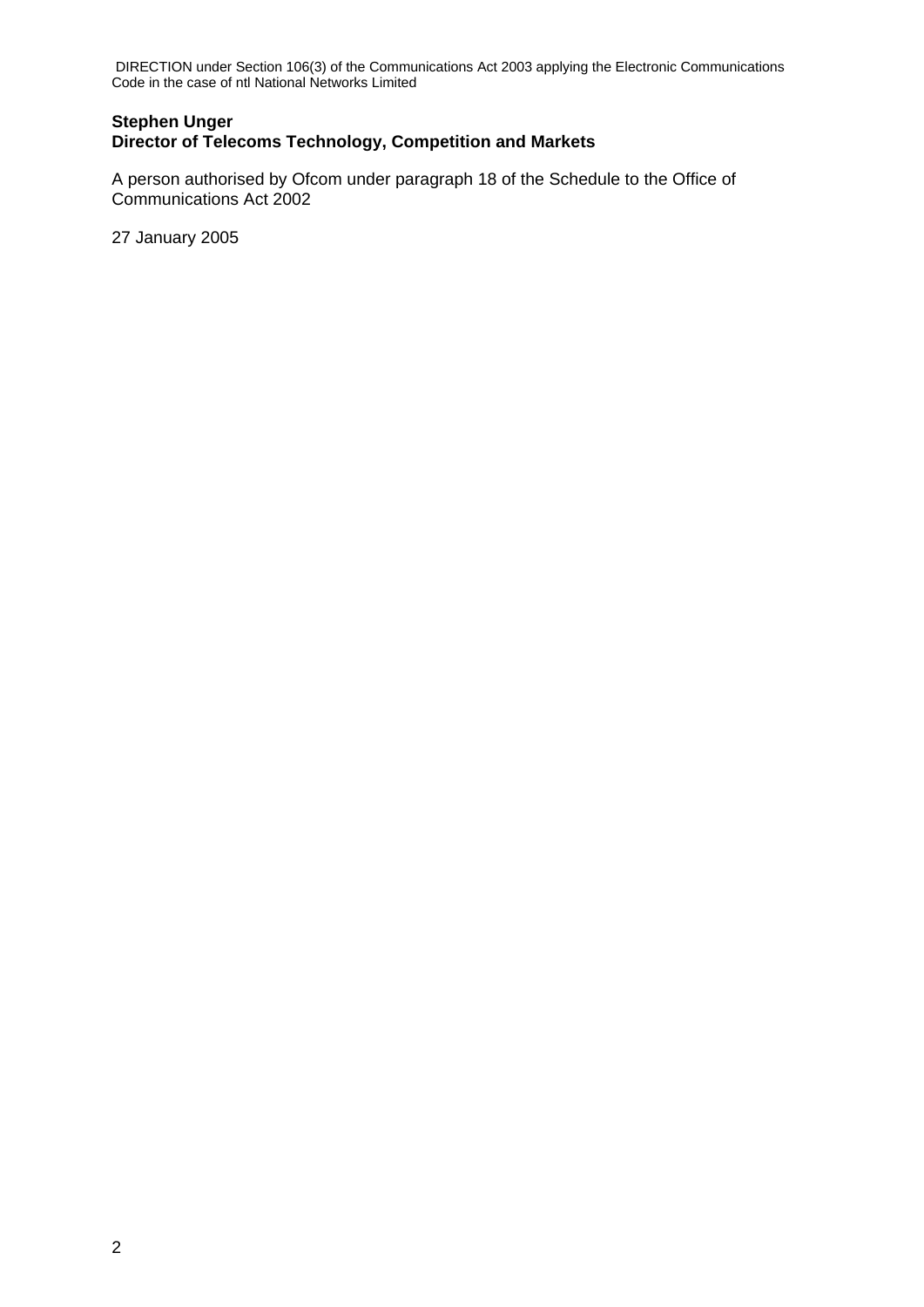# **Explanatory Statement**

- 1.1 On 8 November 2004, ntl National Networks Limited ("NNNL") applied for the electronic communications code (the "Code") for the purposes of the provision by it of an electronic communications network. This application was made in accordance with section 107(1) of the Communications Act 2003 (the "Act") and meets the requirements for any such application for a Direction applying the Code, and the manner in which such an application has to be made, as set out in the Notification published by Ofcom (by virtue of the Transitional Provisions in the Act) on 10 October 2003 under section 107(2) of the Act.
- 1.2 On 3 December 2004, Ofcom published a notification of its proposal to give a Direction applying the Code to NNNL in accordance with section 107 of the Act. Ofcom asked for any comments on its proposal to be made by 6 January 2005. No responses were received.
- 1.3 In considering NNNL's application Ofcom has acted in accordance with its relevant duties set out in sections 3 and 4 of the Act. In particular, Ofcom has considered its duty in section 3(1)(b) "to further the interests of consumers in relevant markets, where appropriate by promoting competition" and the first Community requirement set out in section 4(3)(a) to promote competition "in relation to the provision of electronic communications networks and services". In this case, National Transcommunications Limited, one of the main operating companies in ntl Incorporated (the "Group"), is in the process of restructuring and part of this will involve the transfer of its UK optical fibre and radio networks to NNNL. These are its non-broadcast national network assets. At present, these are maintained by National Transcommunications Limited. In future they will be maintained, and thus provided by, NNNL.
- 1.4 The proposed direction would help to promote competition as the network concerned is one of the most extensive in the UK. The network enables the Group to offer a broad range of products and services including basic telephony, broadband, and data services. The network's reach also enables the Group to offer direct access services. At present, the Group provides direct access services to over 3 million residential customers and it therefore needs to maintain its network to ensure continuity of service. It is also a significant player in the business market. NNNL therefore needs to maintain the network concerned to ensure that the Group can offer retail services to present, prospective, and future customers.
- 1.5 In addition to the requirements of section 3 and of the Act, Ofcom has also had regard to its duties set out in section 107(4) of the Act, as set out below.

#### **The benefit to the public of the electronic communications network by reference to which the Code is to be applied to the applicant**

1.6 As explained in paragraph 1.4, the network concerned supports a wide range of communications products and services at the retail level and is also used to provide wholesale services to other communications providers. The network supports the provision of services across the UK including much of Northern Ireland, Glasgow, parts of the north east and west, central, eastern, and southern England, as well as the major conurbations of south Wales. The network concerned therefore plays a significant role in supporting the provision of services across many parts of the UK. In the service areas in which it operates, customers can seek direct access to the Group's network.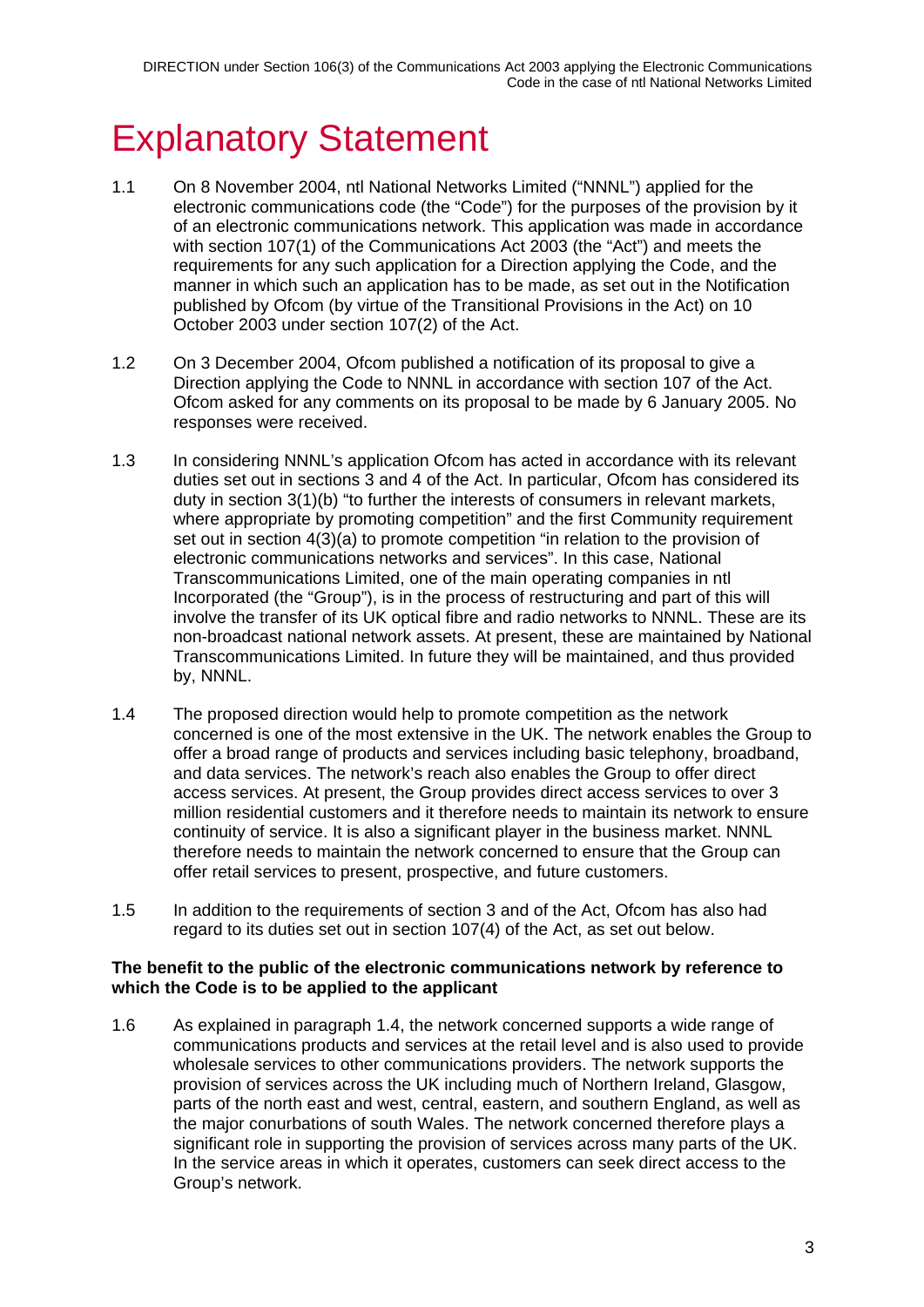DIRECTION under Section 106(3) of the Communications Act 2003 applying the Electronic Communications Code in the case of ntl National Networks Limited

1.7 It is also apparent that the Group believes that the restructuring will be beneficial to it and increase its efficiency. This will indirectly benefit customers, as the Group's costs will be lower.

#### **For these reasons, Ofcom believes that the network is beneficial to customers.**

#### **The practicability of the provision of the network without the Code**

- 1.8 The network concerned stretches over 10,000 km. Much of it is either on or under public highways. National Transcommunications Limited has therefore needed to use its Code powers extensively to install and maintain the network to ensure continuity of service. As a result of the restructuring, which will see the transfer of many of these assets to NNNL, NNNL will now need to maintain those assets and, to the extent that the network is extended further, it will need to install new infrastructure. Ofcom is satisfied that it is therefore extremely important for NNNL to benefit from permitted development rights associated with Code powers. It would also greatly benefit from not needing to apply for a street works licence under the New Roads and Street Works Act 1991, as amended by the Traffic Management Act 2004, on each occasion that it needed to install or maintain repair its network.
- 1.9 For these reasons, Ofcom believes that NNNL would benefit from Code powers as the Code would enable it to maintain the network concerned and allow the Group to continue to offer competing communications services.

#### **The need to encourage the sharing of the use of electronic communications apparatus**

- 1.10 In the main, the network concerned is well established and the Group is less likely to install new infrastructure than it is to maintain present infrastructure. The Code is therefore needed for this purpose. However, in its application, the Group has reaffirmed an earlier public commitment to abide by best practice in this field. It has stated publicly that it accepts the principles underlying the Operators' Ten Commitments and substantially reflects these, to the extent that they are relevant to its activities, in its own installation policies. The Operators' Ten Commitments include the need to "develop, with other stakeholders, clear standards and procedures to deliver significantly improved consultation with local communities"
- 1.11 In addition, the Group has additional corporate policies in these areas and has shown a commitment to ensuring that any works undertaken by it, including the removal and disposal of infrastructure, meet high standards. These would equally apply to NNNL.
- 1.12 The Group does not however currently offer wholesale sharing of its ducting.
- 1.13 Although the Group does not (and therefore NNNL might not) offer wholesale sharing of its ducting, Ofcom is satisfied that the Group is committed to the installation and maintenance of its infrastructure in ways which minimise disruption and the impact on the environment.

#### **Whether the Applicant will be able to meet liabilities as a consequence of:**

- **(i) the application of the Code; and**
- **(ii) (ii) any conduct in relation to the application of the Code**